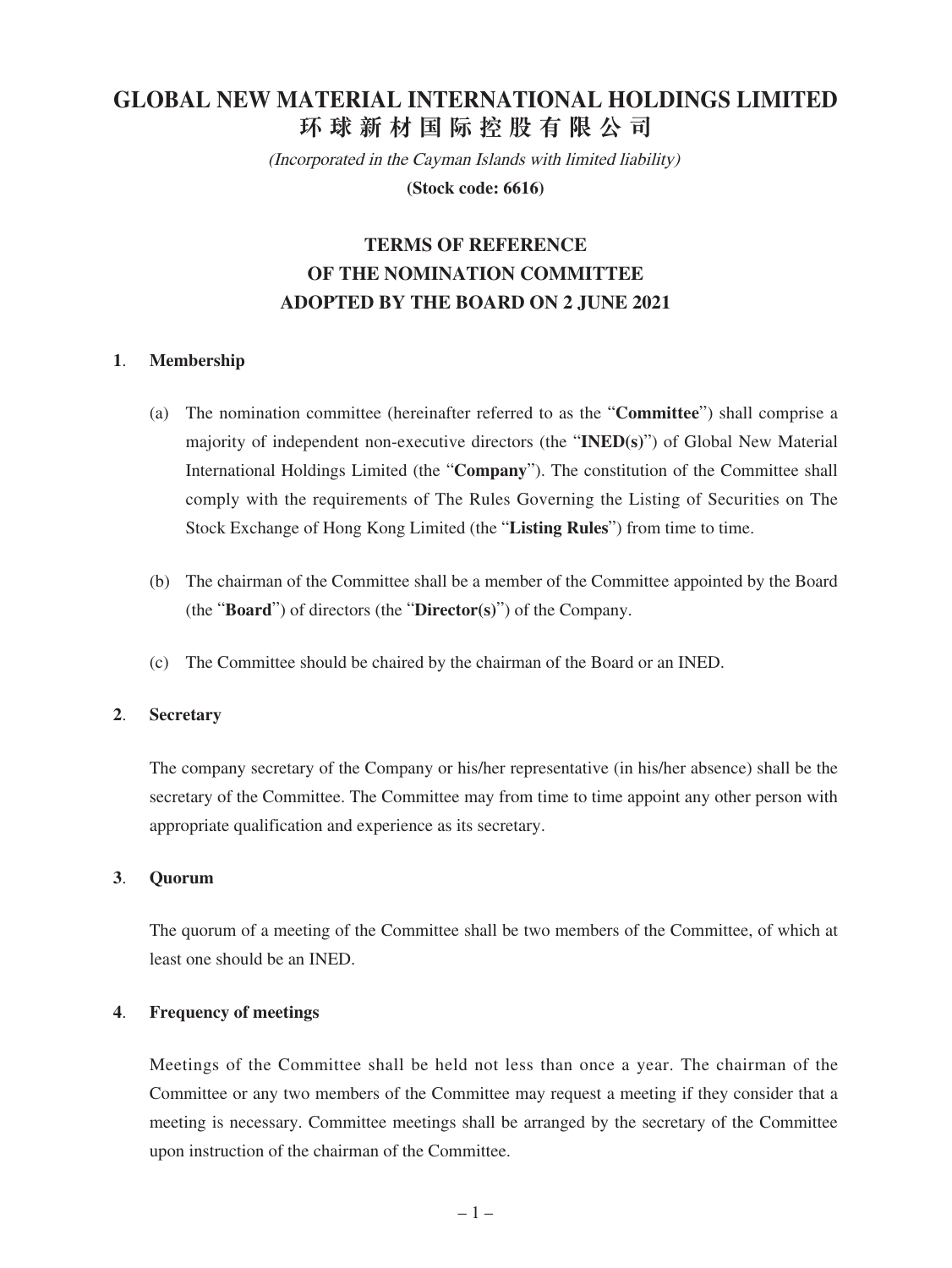#### **5**. **Attendance at meetings**

- (a) At all times, the chairman of the Board shall be notified in advance of all meetings of the Committee.
- (b) Members of the Committee may participate in a meeting of the Committee by means of telephone conference or similar communications equipment by means of which all persons participating in the meeting can hear each other and participation in a meeting pursuant to this provision shall constitute presence in person at such meeting.

#### **6**. **Committee's resolutions**

A resolution in writing signed by all the members of the Committee shall be as valid and effectual as if it had been passed at a meeting of the Committee and may consist of several documents in like form each signed by one or more of the members of the Committee. Such resolution may be signed and circulated by fax or other electronic communications. This provision is without prejudice to any requirement under the Listing Rules for a Board or Committee meeting to be held.

#### **7**. **Authorities**

- (a) The Committee is authorised by the Board to review, assess and make recommendations upon, any issue within these terms of reference.
- (b) The Committee is authorised by the Board, and at the reasonable expense of the Company, to obtain independent legal or other independent professional advice and to secure the attendance of independent professional advisers with the relevant experience and expertise if it considers this necessary.
- (c) The authority of the Committee should be provided upon request from the shareholders of the Company and the role of the Committee should be explained in the corporate governance report in the annual report of the Company.
- (d) The Company should provide the Committee sufficient resources to perform its duties. Where necessary, the Committee should seek independent professional advice, at the Company's expenses, to perform its responsibilities.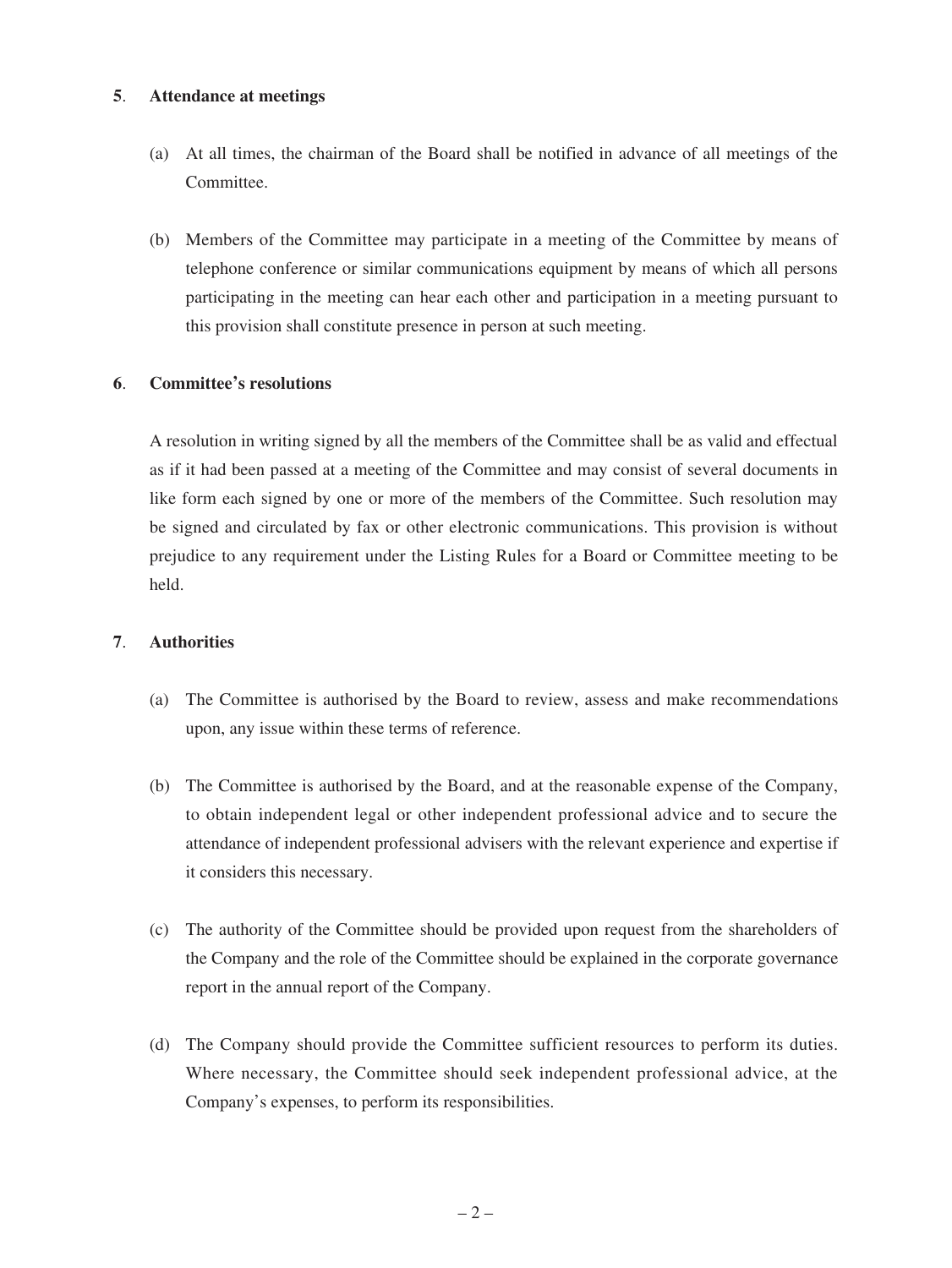(e) Where the Board proposes a resolution to elect an individual as an INED at the general meeting, it should set forth in the circular to shareholders and/or explanatory statement accompanying the notice of the relevant general meeting why they believe he/she should be elected and the reasons why they consider him/her to be independent.

#### **8**. **Duties**

The duties of the Committee shall be:

- (a) to review the structure, size, composition and diversity (including but not limited to gender, age, cultural and educational background, professional experience, skills and knowledge and length of service) of the Board at least annually and make recommendations on any proposed changes to the Board to complement the Company's corporate strategy;
- (b) to identify individuals suitably qualified to become members of the Board and select or make recommendations to the Board on the selection of individuals nominated for directorships;
- (c) to assess the independence of the INEDs of the Company;
- (d) to make recommendations to the Board on the appointment or re-appointment of the Directors and succession planning for the Directors, in particular the chairman and the chief executive officer of the Company;
- (e) to establish a policy (the "**Policy**") concerning diversity of the Board, to review the Policy, as appropriate, and to make disclosure of the Policy or a summary of the Policy and/or the review results in the corporate governance report annually;
- (f) to do any such things to enable the Committee to discharge its powers and functions conferred on it by the Board;
- (g) to conform to any requirement, direction and regulation that may from time to time be prescribed by the Board or contained in the constitution of the Company or imposed by the Listing Rules or applicable law; and
- (h) to ensure the chairman of the Committee, or in the absence of the chairman, another member of the Committee or failing this his/her duly appointed delegate, to be available to answer questions at the annual general meeting of the Company.